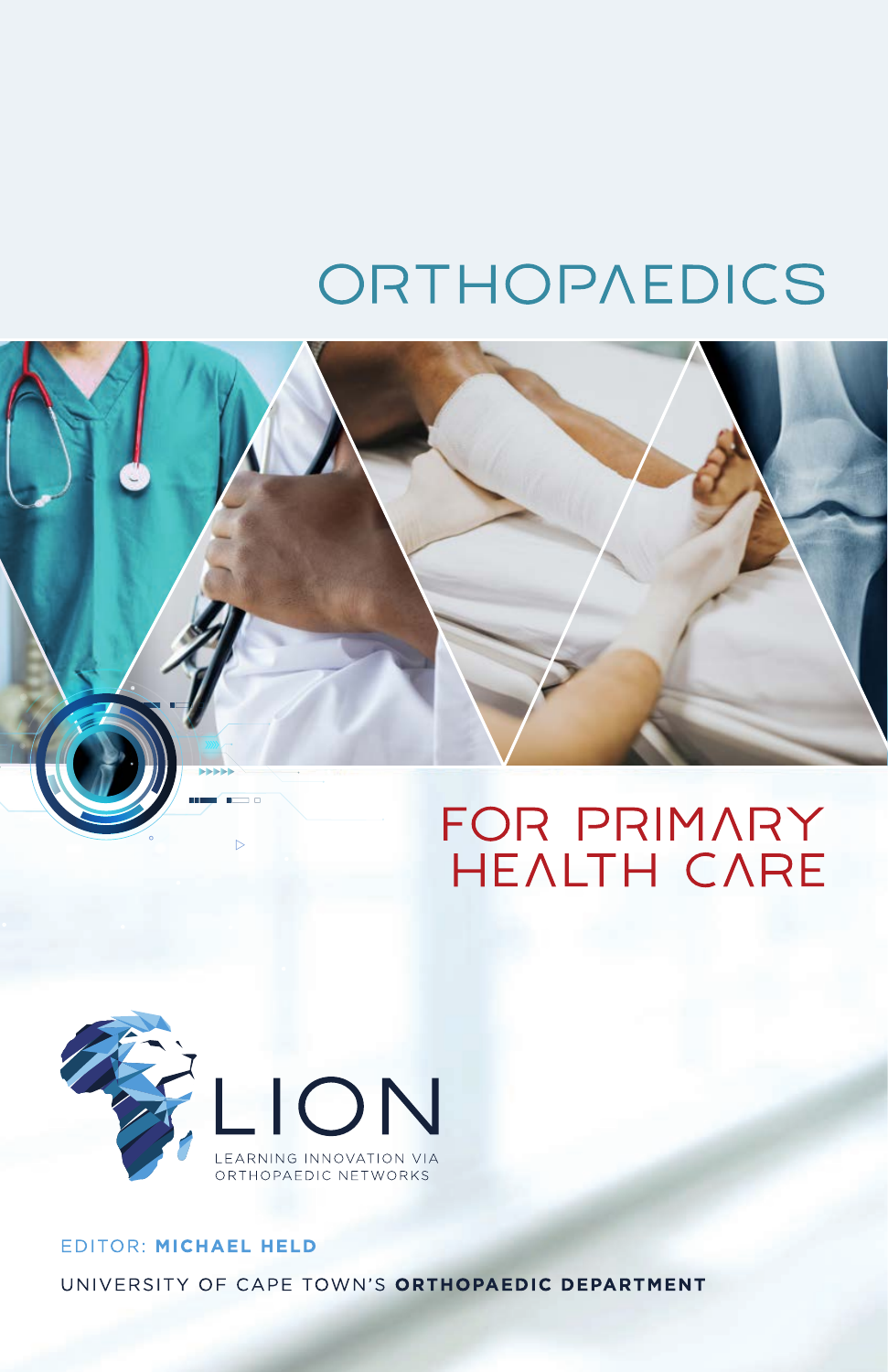## **Foot fractures**

#### by Stefan Wever

#### **Learning objectives**

- 1. Understand the basic anatomy of the foot.
- 2. Diagnose a foot fracture.
- 3. Manage a foot fracture.

#### **Introduction**

Foot fractures comprises 10% of all fractures and is the most common foot injury seen by general practitioners. The metatarsal and toes are most commonly affected.

and back for associated injuries with calcaneus fractures sustained by falling from a height. Exclude compartment syndrome of the foot.

## **Applied anatomy**

The foot consists of 26 bones, which make up the forefoot (metatarsals, phalanges), midfoot (tarsal bones) and hindfoot (talus, calcaneus). Within the foot, the Lisfranc joint connects the forefoot and midfoot and the Chopart joint connects the midfoot and hindfoot.

## **Clinical findings**

- **History:** Patient typically presents with a painful swollen foot following an injury. Typically the patient cannot bear weight on the affected foot.
- **Examination:** Swollen, possible deformity, ecchymoses (classically with lisfranc injury) present. Palpation reveals bony tenderness over the affected area. Comparison to the uninjured foot elicits abnormalities.
- **Additional injuries to take note of:** Remember to examine the knee, hip



*Plantar ecchimoses often associated with lisfranc injury*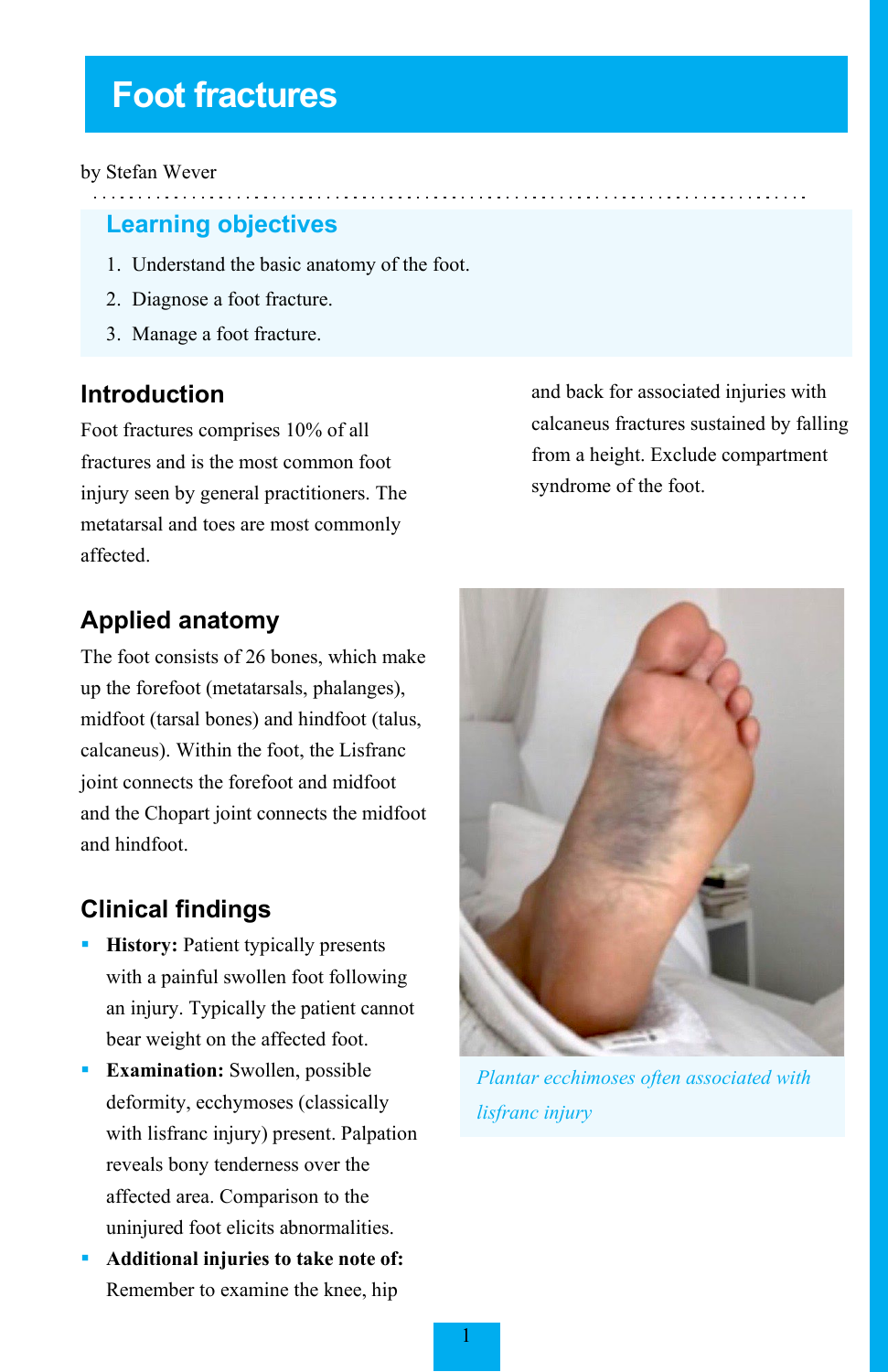

*Lisfranc injury with dorsal displacement of the metatarsal bones*

## **Imaging**

- Important to rule out fractures.
- If possible, request weight bearing Xrays when lisfranc injuries are suspected.

## **Specific fractures Calcaneus**

- Often high energy injury (fall from height / motor vehicle accident) with associated injuries.
- **Look** for associated injuries (spine, hip and knee).

#### **Lisfranc**

- The midfoot joint is a complex structure that needs extreme stability. Even subtle injuries can lead to longterm problems.
- Injuries can be pure ligamentous or associated with a fracture.
- **High energy associated with bony** fractures and low energy often with twisting-type sports injuries.
- Often missed, high suspicion if plantar ecchymosis and inability to weight bearing.

#### **Fifth metatarsal base**

- Fractures of the base are common.
- Three types exist with type 2 having a increased risk of non union.

### **Phalynx**

- Common injury from direct blow to the foot.
- Most can be treated with buddy strapping only.

## **Management Non-surgical**

- Indications:
	- Undisplaced or minimal displaced fractures.
	- Hard-soled shoe/ Cast and crutches for 4–6 weeks.
- Elevation, rest, ice, non-steroidal antiinflammatory drugs.
- Calcaneus fractures need prolonged non-weight bearing up to 3 months.

## **Surgical**

- **Indications:** 
	- Open fractures.
	- Lisfranc injury with displacement.
	- Displaced calcaneus fractures.
	- Some type 2 fifth metatarsal fractures.
- Surgical treatment includes open reduction and internal fixation using wires, screws and plates.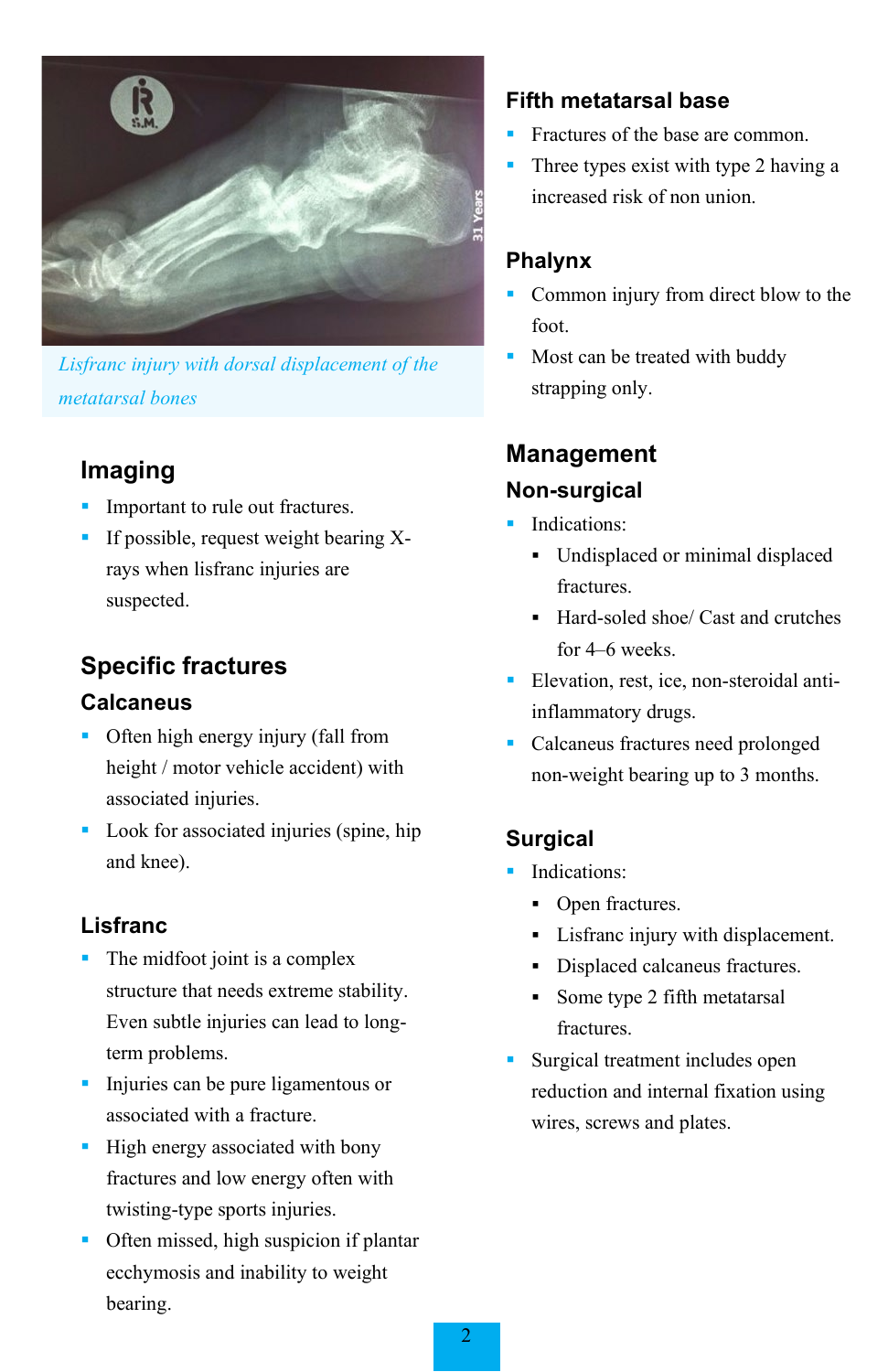#### **Key takeaways**

- Foot fractures are common and most can be treated conservatively.
- **Lisfranc injuries can occur** without an associated fracture.
- Calcaneus fractures can have associated injuries.
- **Base of fifth metatarsal fracture** is the most common metatarsal fracture.

#### **Assessment**

A 21-year-old rugby player presents after injuring his foot in a scrum. The dorsum of the midfoot is swollen with plantar ecchymosis. He is however able to weight bear on the foot with pain. What is the most likely diagnosis?

- A. Ankle fracture
- B. Ankle sprain
- C. Achilles tendon injury
- D. Lisfranc injury
- E. Unlikely to have any injury

Answer: (D) is correct. Plantar ecchymosis is associated with a Lisfranc injury.